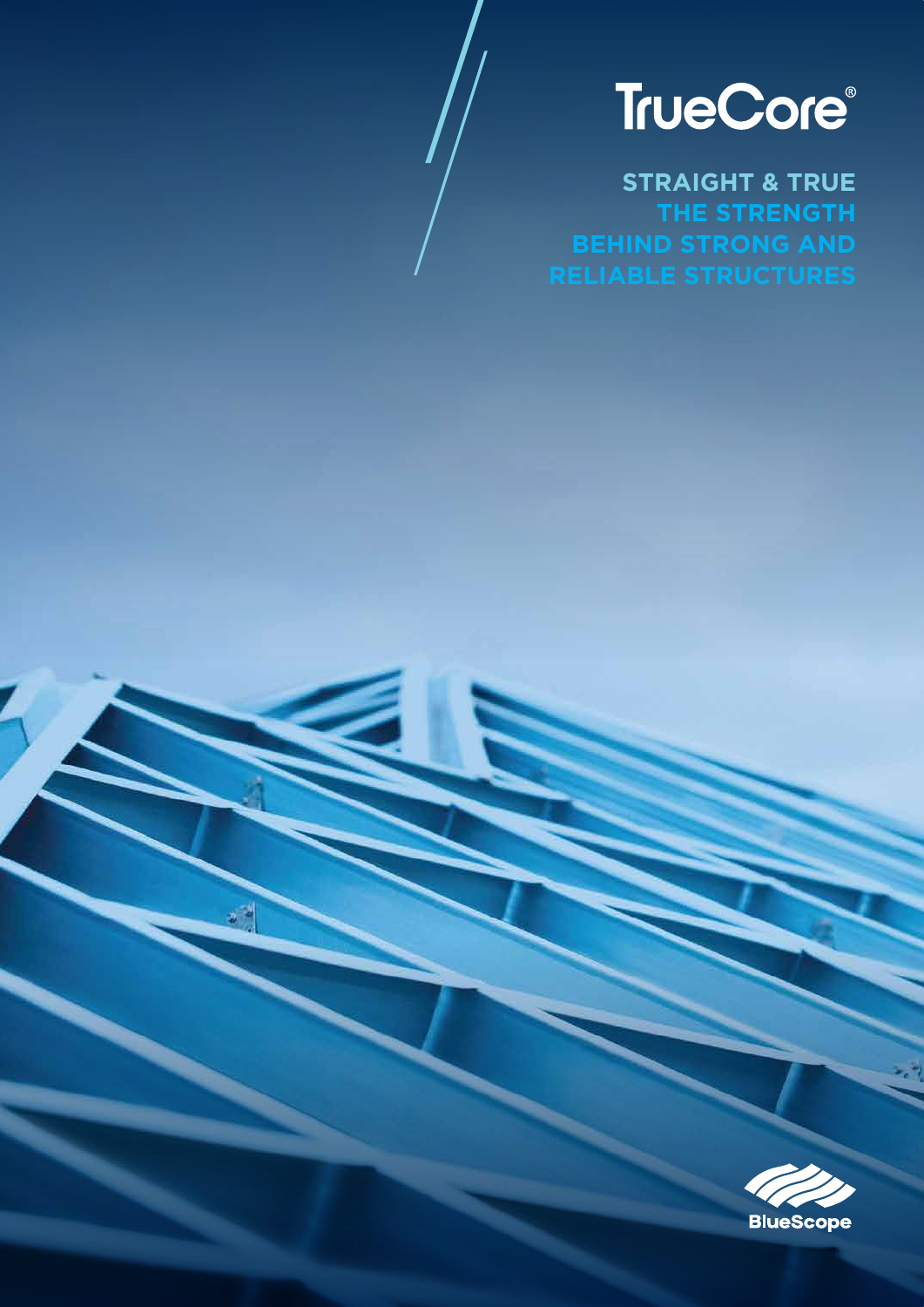

# ABOUT **BLUESCOPE**

BlueScope's heritage of manufacturing steel products and innovations span more than 130 years and we take pride in the quality and performance of our steel solutions. All BlueScope products are tested by our technical experts under the most extreme outdoor conditions during the R&D stage to ensure that they last beyond what we promise.

Backed by Australian technology, our steel solutions are manufactured in accordance with BlueScope's stringent manufacturing guidelines, in compliance with ISO 9001 and ISO 14001 accreditations. This is BlueScope's commitment on product quality and performance. It also simply means you can be confident and assured that your investment is well protected.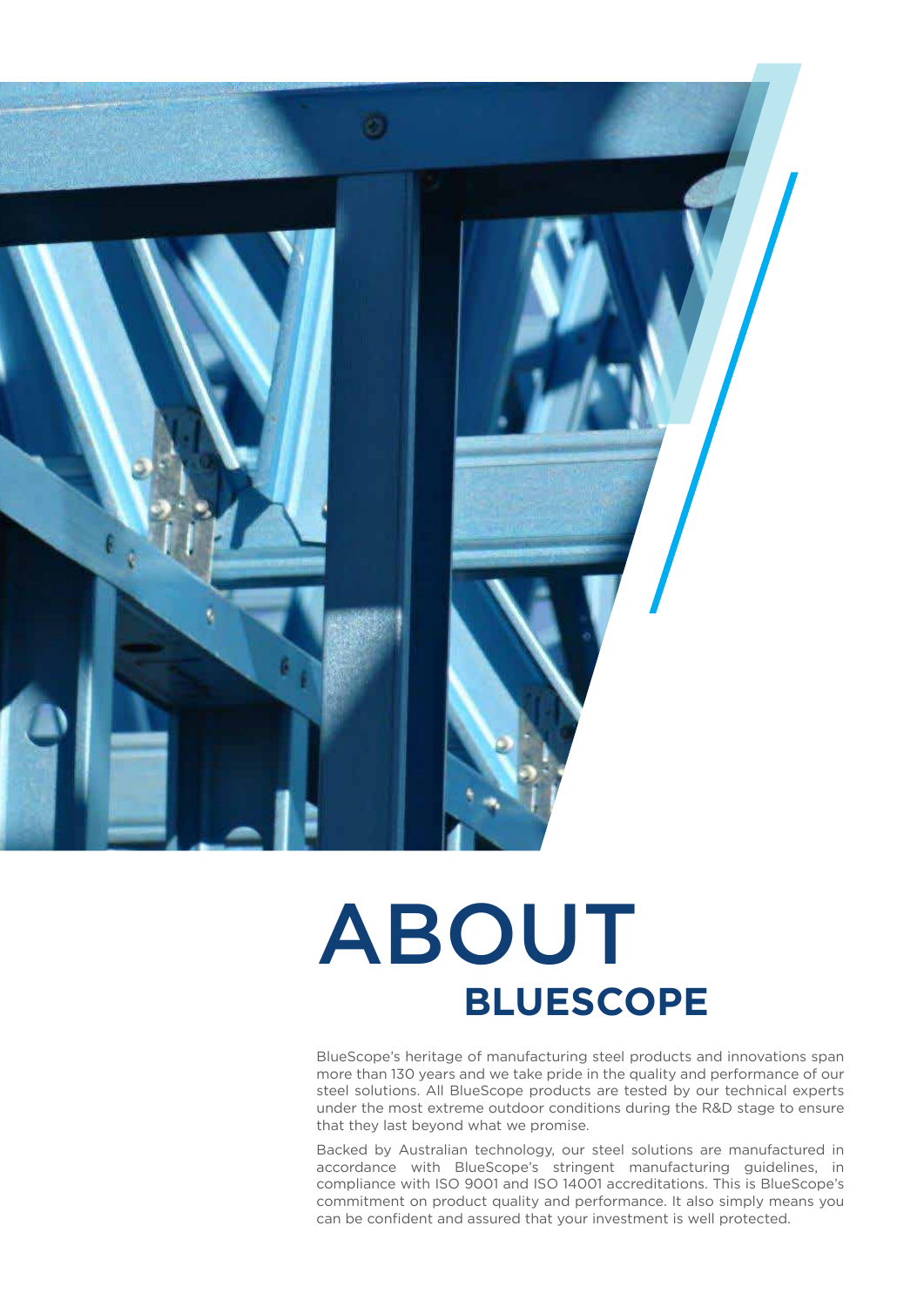## **Assured Integrity, true strength** and **design versatility**  for all your steel structures with **TRUECORE® steel**

The structure is more than just one of the many stages in the building process. With the right choice of material, correct design and careful craftsmanship, the truss and framing plays an integral part in ensuring the building structure look straight and stay strong to last for generations. This is why more and more builders choose TRUECORE® steel as the preferred material for a strong structure.

TRUECORE® steel offers many unpreceded benefits compared to other ordinary truss and framing materials:

- Efficiency: the ease of use and prefabrication flexibility help to expedite the construction process.
- Durability: steel is 100% termite and borer proof.
- Safety: TRUECORE® steel is non-combustible, hence does not contribute to house fire.

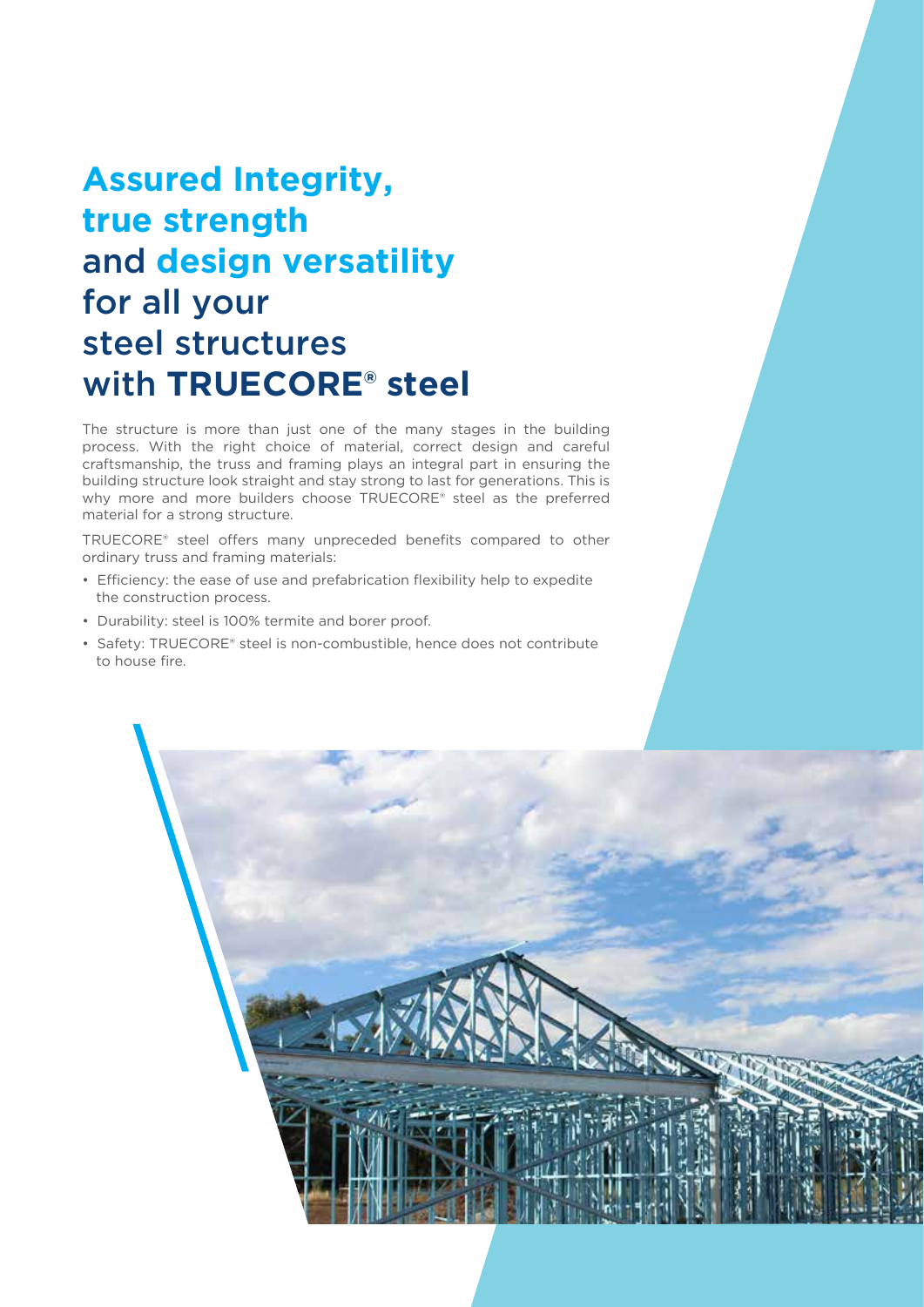### Guaranteed Minimum Yield Strength of 550MPa

The mechanical properties of TRUECORE® steel is a critical factor to ensure structural integrity of a building throughout its lifespan.

TRUECORE® steel come with a guaranteed minimum yield strength of 550MPa, which is commonly referred to as G550 steel grade.

Below shows a stress-strain curve<sup>1</sup> of TRUECORE® steel from a tensile test quality check conducted by BlueScope.

With this minimum yield strength guarantee, it can provide consistent, robust support for your building structures, and engineering design optimization of the structure can be done more reliably.



Note 1: TRUECORE® steel's stress-strain curve retrieved from production records and it may vary from batch to batch of products.

TRUECORE® steel produced by BlueScope is guaranteed to meet the G550 steel grade requirements.

### BlueScope's Coating Technology

Produced using BlueScope's proprietary metallic coating technology, TRUECORE® steel delivers superior corrosion resistance performance compared to other generic alternatives (GI) under varied conditions.

TRUECORE® steel's alloy coating comprises of a proprietary ratio: 55% Aluminium, 43.5% Zinc and 1.5% Silicon, with a consistent coating of minimum 150g/m<sup>2</sup> coating mass by triple spot test. These are the core to its superior corrosion resistance performance.

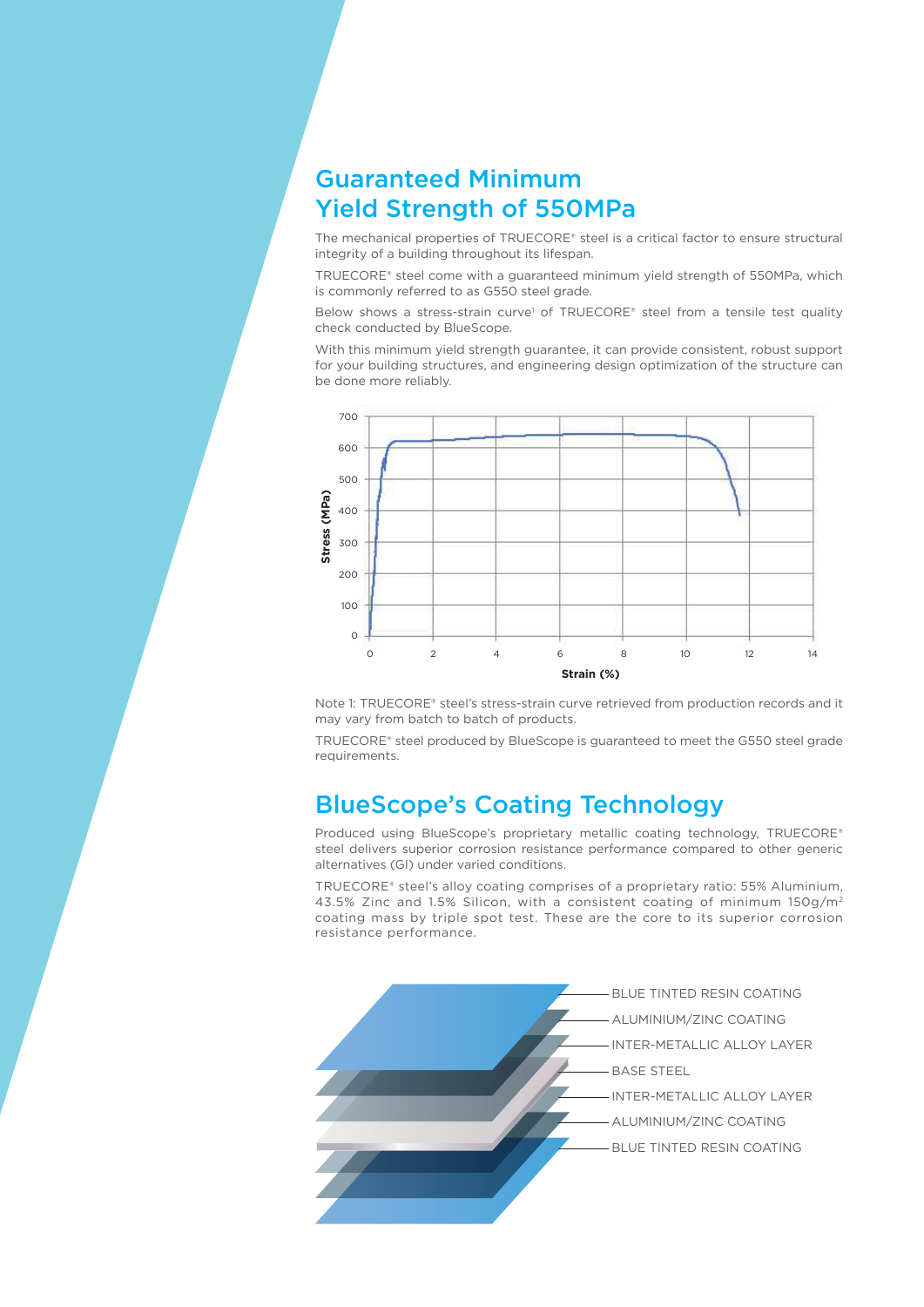### Accelerated Corrosion Test in Salt Spray Chamber

TRUECORE® steel has performed more superior in the Salt Spray Chamber: a generic alternatives (GI) of a Z180 sample shows severe loss of coating mass and consequent red rusting on the steel substrate, while TRUECORE® steel remains in good condition.

The zinc-rich area provides excellent sacrificial protection while the aluminium-rich area serves as a durable barrier against further oxidation, hence an overall much better performance against rust and corrosion than generic alternatives (GI).



Samples conditions shown above are after respective samples have gone through 500 hours neutral salt spray test.

Source: SIRIM Test Report (Ref: 2007KL0045 and 2008KL1064). Salt spray test is an accelerated laboratory test used for quick assessment of corrosion performance which does not mimic real-world wet & dry environmental conditions hence can't be used to predict actual product performance.

### Excellent Corrosion Resistance

TRUECORE® steel was placed under a roof alongside a generic alternative (GI) of a Z275 sample in a severe marine test site to simulate its actual application conditions.



Source: \*Bellambi Point, Wollongong, Australia – 50m from breaking surf marine (AS/NZS 1580.457.1), classified as Category C4 environment under ISO 9223 standard.

#### **9 years at severe marine test site\* (unwashed)**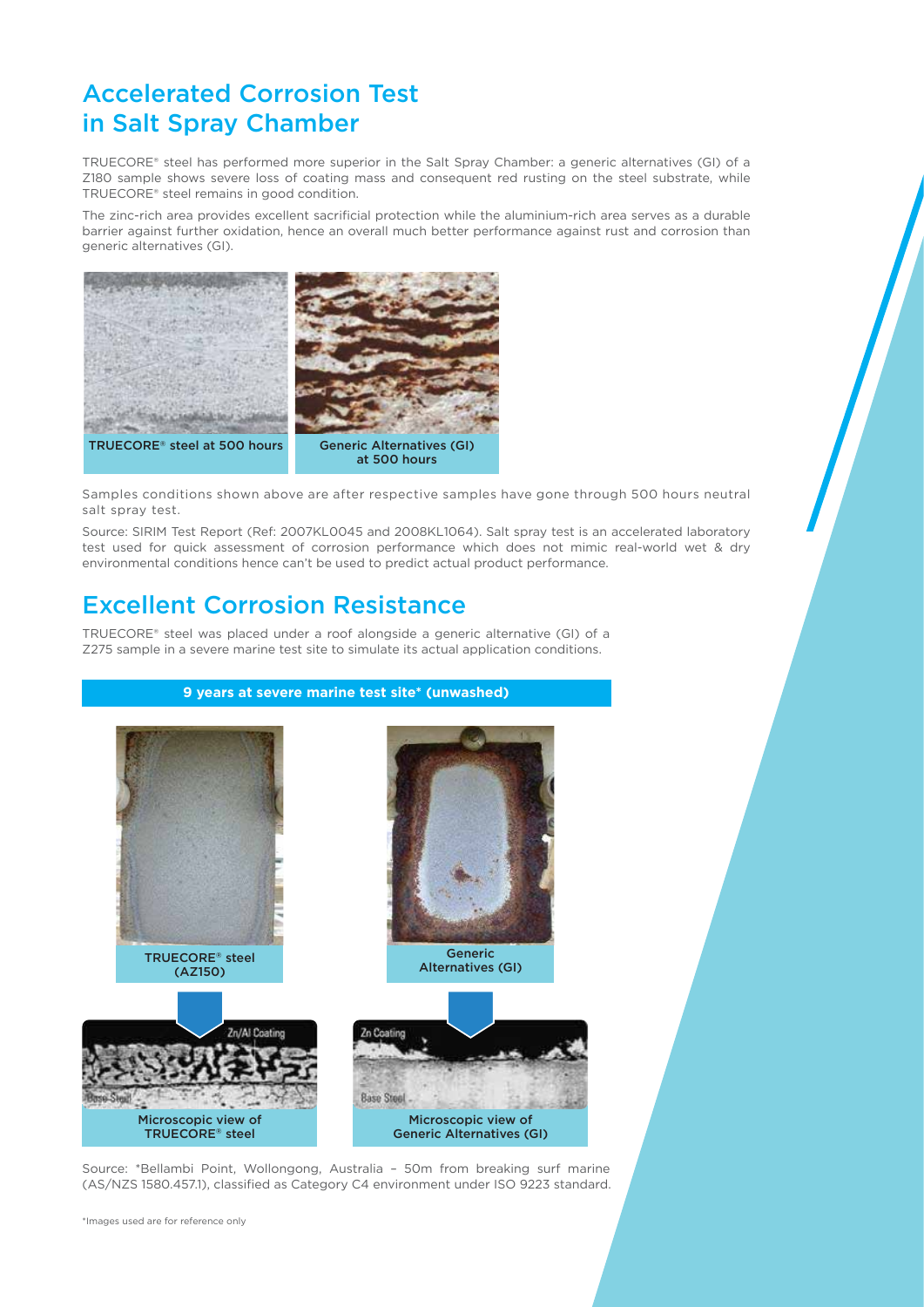### Branding Text for Assurance of Product Authenticity and Traceability

To be assured that your TRUECORE® steel is a genuine product, look for both the side branding text and sinusoidal branding text printed on the reverse side of the sheet. TRUECORE® steel also comes with a distinctively unique blue tinted finishing at both sides of the steel surface. These are two important visual identification keys to ascertain TRUECORE® steel authenticity.



TRUECORE (R) AZ 150 G550 steel made by BlueScope hh:mm dd:mom:yy 11

Actual branding text on steel



Exclusive BlueScope blue tinted resin appearance with side branding text and sinusoidal branding text which marks the authenticity of the product.





Other brands with blue tinted appearance with no branding text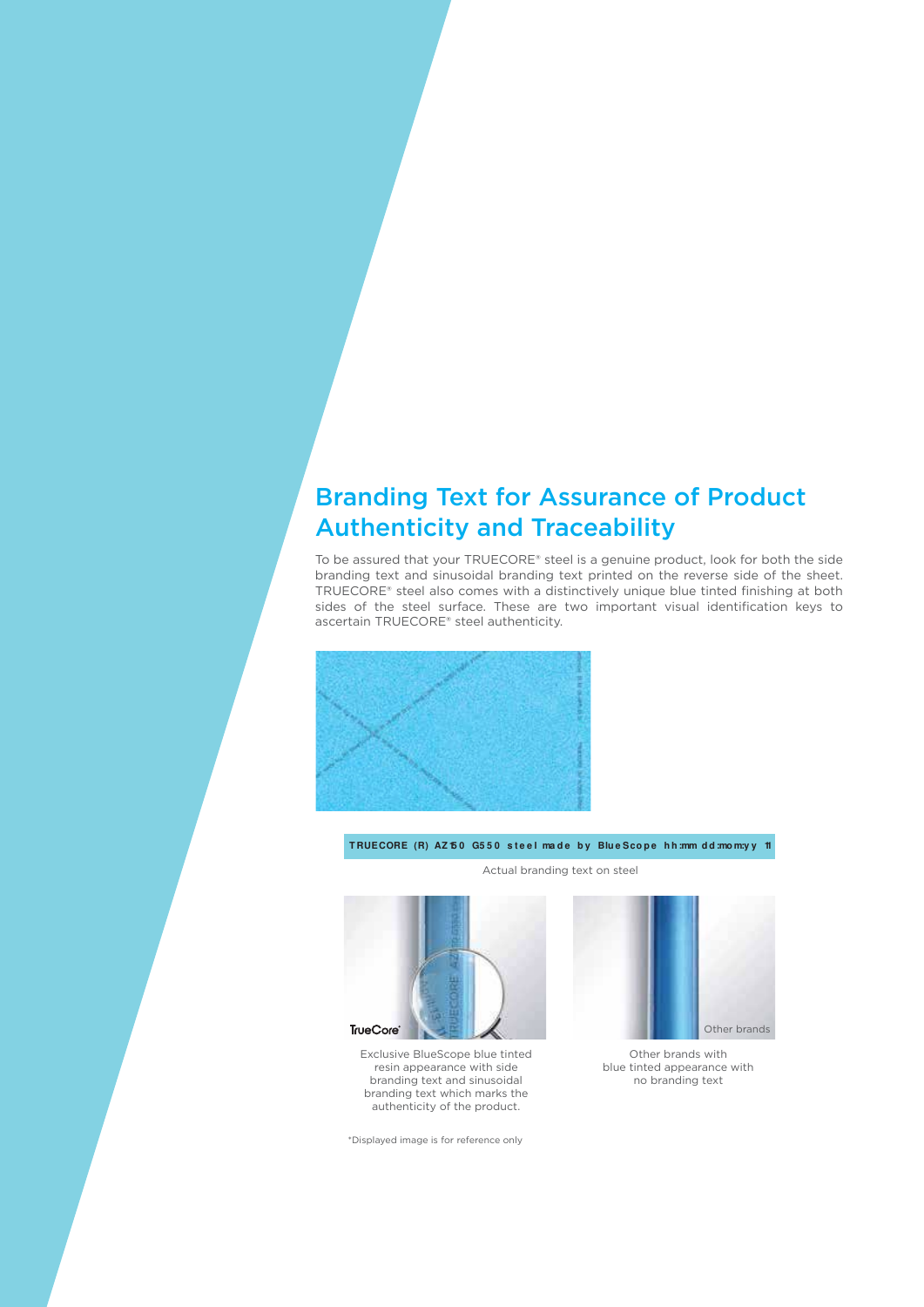

### Durability to Last for Generations

Building structures that stand the test of time requires commitment, experience and most importantly, choosing the right material from the very beginning:

- TRUECORE® steel offers you a reassuring 50 years of warranty\* due to corrosion against structural failure for the eligible project\*
- TRUECORE® steel is 100% termite and borer proof
- TRUECORE® steel is non-combustible hence does not contribute to house fire

\*Warranty terms & conditions apply